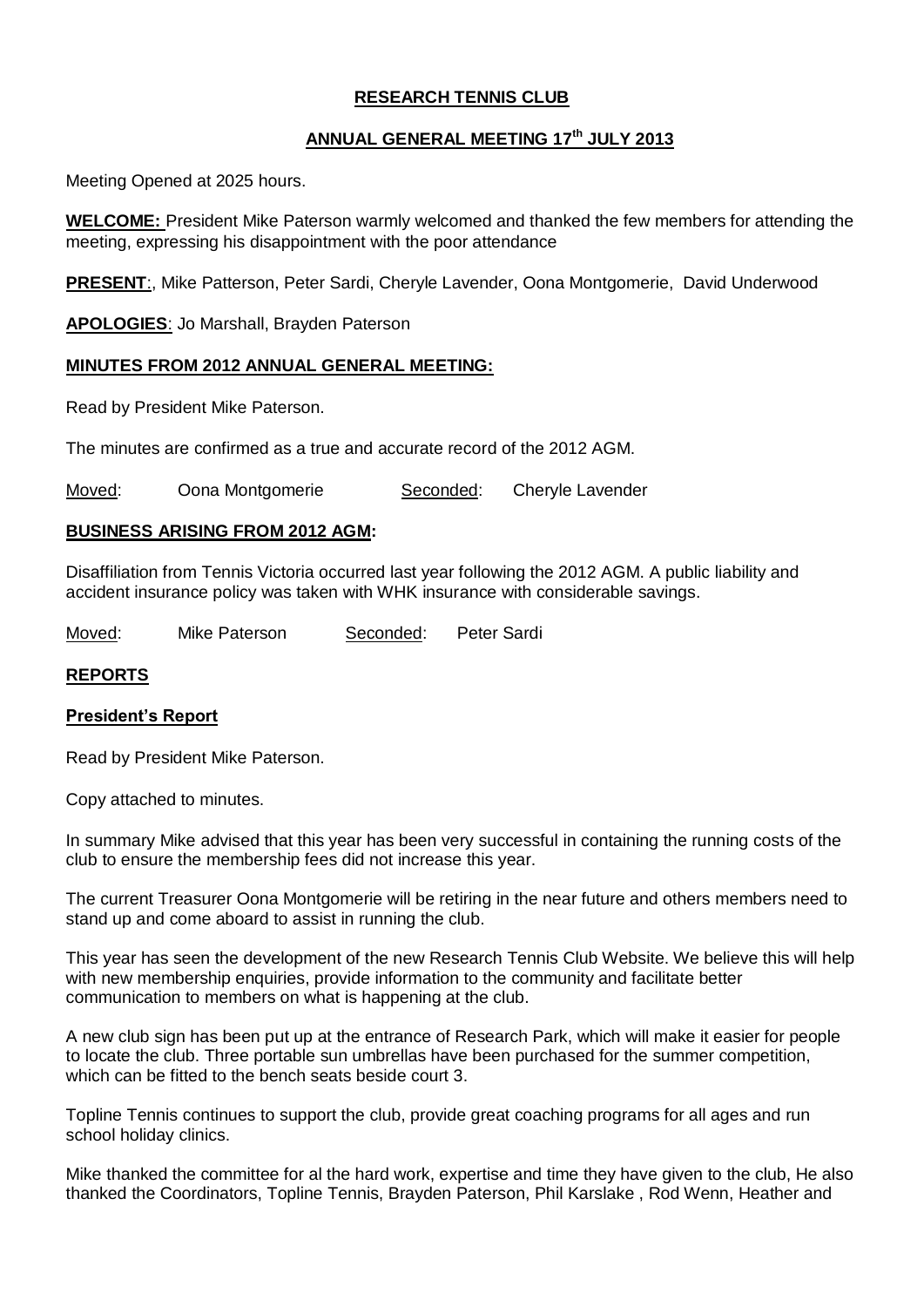Gary McLagan, Rod Summers, Peter Cullum, Jo Fasini and Len Paulking who have helped out when needed.

Moved: Mike Paterson Seconded: David Underwood

#### **Treasurer's Report**

The Annual Financial Statement for the year ending June 2013 is attached to minutes. In summary Treasurer Oona Montgomerie reported the following:

| Total Income:                              |                     | \$44,224.85 |             |
|--------------------------------------------|---------------------|-------------|-------------|
| <b>Total Expenditure:</b>                  |                     | \$32,934.88 |             |
| Net Profit:                                |                     | \$11,289.97 |             |
| Liabilities:                               |                     | Nil         |             |
| Assets:                                    | <b>Bank Account</b> |             | \$6,339.15  |
|                                            | Term Deposit 1      |             | \$15,103.13 |
|                                            | Term Deposit 2      |             | \$38,592.33 |
| Total Assets:                              |                     | \$60,034.61 |             |
| Major Expenditure items for the year were: |                     |             |             |

Court maintenance \$7,711.38

Electricity \$5,195.34

\$15,000 was deposited into the Long Term Deposit account (\$10,000 from the Short Term Deposit account & \$5,000 from the bank account) as part of the club's long-term financial plans for maintenance. Long Term Deposit 2 currently at \$53,982.01, to be reinvested for another 6-month term.

Oona thanked the committee for their support throughout the previous year.

Moved: Oona Montgomerie Seconded: Mike Paterson

## **Coaches Report**

There has been an increase in numbers joining group coaching with the core business at Research being the 5-8 year age group this year. Hopefully this will increase the number of junior teams in the future.

David stated that the culture of tennis is changing. Parents are less committed in supporting their children's tennis and volunteering their help as team managers, at the Saturday morning BBQ etc, preferring to just drop their children and expecting their children will be supervised.

Topline have many junior tennis students ready to move into competition but because of other sporting commitments, private school sport, other siblings who play sport on Saturday mornings, working parents etc they are unable to commit to Saturday morning tennis. Having only a Saturday morning competition (offered by NEJTA & DVTA) for junior doubles is detrimental in losing potential junior competition players.

Moved: David Seconded: Oona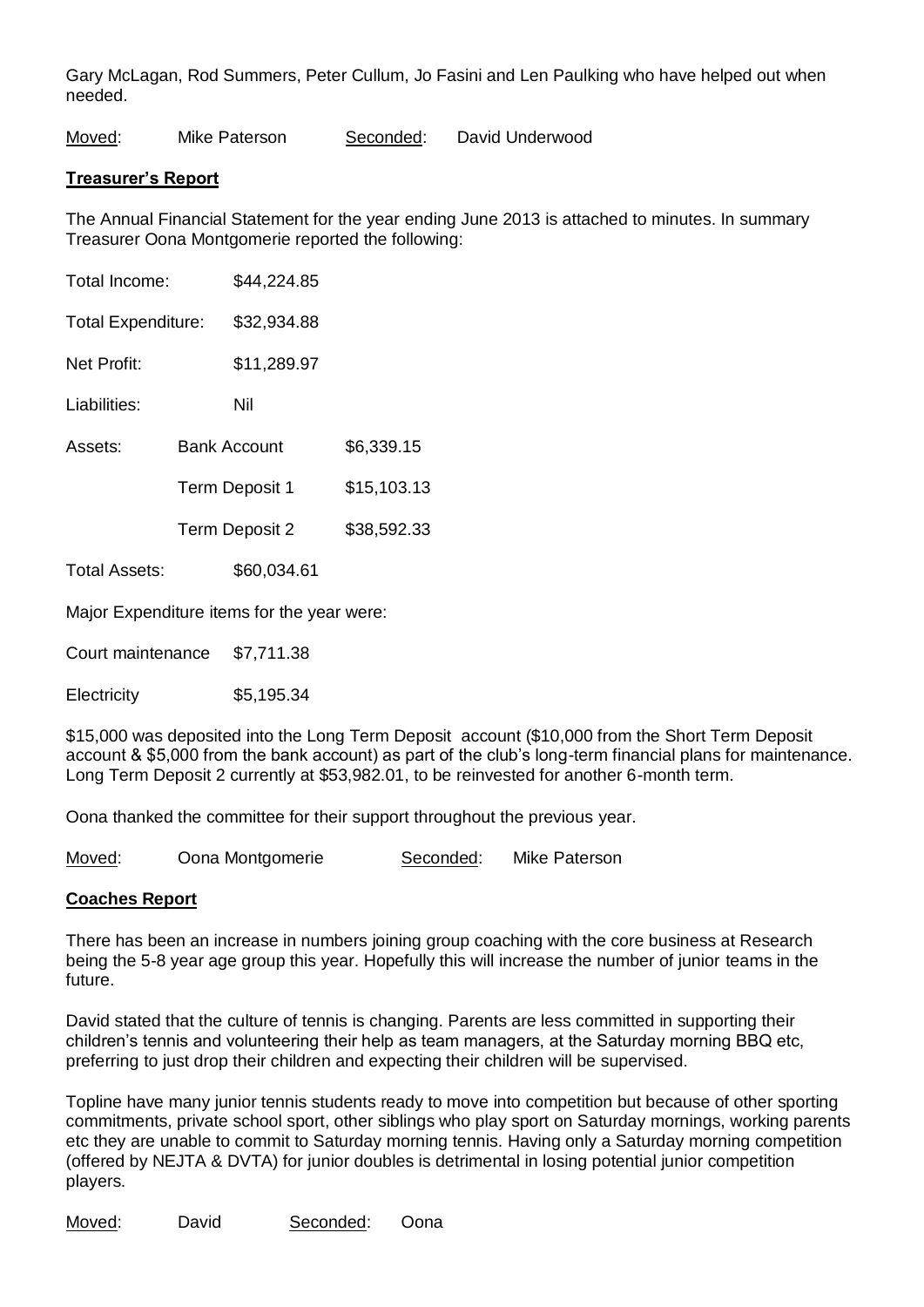# **ELECTION OF OFFICE BEARERS:**

| <b>Office Bearer</b>                           | <b>Name</b>                                               | <b>Nominated</b>     | <b>Seconded</b>  |
|------------------------------------------------|-----------------------------------------------------------|----------------------|------------------|
| <b>President</b>                               | Mike Paterson                                             | Peter Sardi          | David Underwood  |
| <b>Vice President</b>                          | Peter Sardi                                               | Mike Paterson        | Cheryle Lavender |
| <b>Treasurer</b>                               | Oona Montgomerie                                          | Cheryle Lavender     | Mike Paterson    |
| <b>Secretary (Club &amp;</b><br>Incorporation) | Cheryle Lavender                                          | <b>Mike Paterson</b> | Oona Montgomerie |
| <b>Membership</b>                              | Topline Tennis - David<br>Underwood & Brayden<br>Paterson | Oona Montgomerie     | Peter Sardi      |
| <b>DVTA Delegate</b>                           | Jo Marshall                                               | David Underwood      | Oona Montgomerie |
| <b>Club House Monitor</b>                      | Cheryle Lavender                                          | Mike Paterson        | Peter Sardi      |
| Coaching                                       | Topline Tennis - David<br>Underwood                       | Oona Montgomerie     | Mike Paterson    |

# **COORDINATORS:**

| <b>DVTA Monday Night</b>              | Jo Marshall                                                                 |
|---------------------------------------|-----------------------------------------------------------------------------|
| <b>HDTA Tuesday Ladies</b>            | Deb Mallard                                                                 |
| <b>DVTA Tuesday Night Mens</b>        | <b>Peter Sardi</b>                                                          |
| <b>NENTG Wednesday Night Ladies</b>   | Lois Kesselring                                                             |
| <b>HDTA Thursday Ladies Rubbers</b>   | Deb Gray                                                                    |
| <b>DVTA Thursday Night Mens</b>       | Mike Paterson                                                               |
| <b>DVTA Friday Night Juniors</b>      | Michelle Marlan                                                             |
| <b>NEJTA Saturday Morning Juniors</b> | Topline Tennis team (David Underwood, Brayden<br>Paterson, Ben Marlborough) |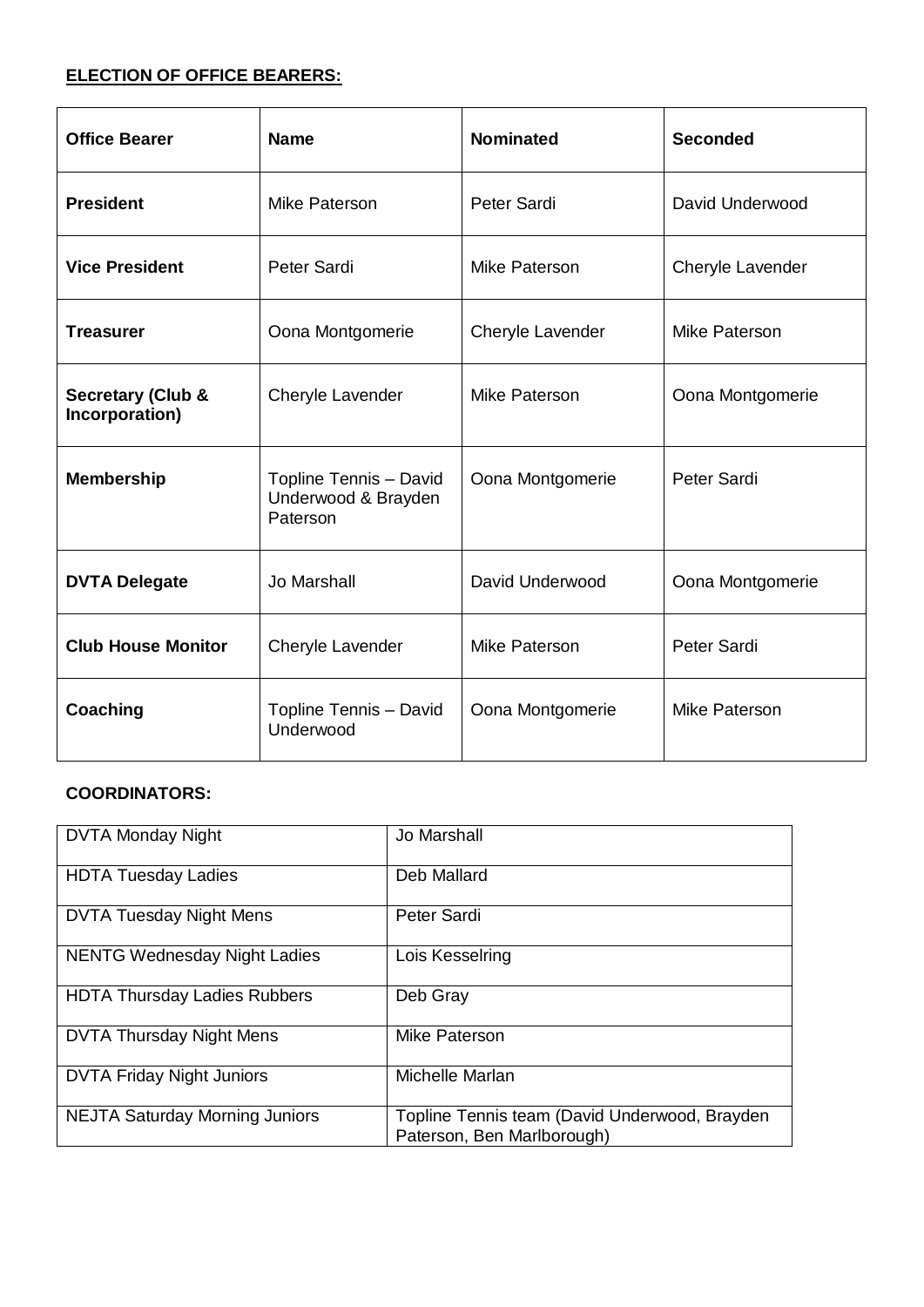## **GENERAL BUSINESS:**

#### Changes to Incorporation Rules

On 26 November 2012, the *Associations Incorporation Reform Act 2012* (and its associated Regulations) replaced the *Associations Incorporation Act 1981.*

There are now new items that your association's rules must address. These are:

- the association's name and purposes
- members' rights and obligations
- procedures for resignation and cessation of membership
- the process for appointment and termination of the secretary
- preparing and keeping minutes of general and committee meetings
- enabling members to access minutes of general meetings, including financial statements submitted at a general meeting
- right of members' access (if any is specified in the rules) to committee meeting minutes.

From 26 November 2013, if there is an inconsistency between your associations existing rules and the new Incorporated Associations Act 2012, the requirements of the new Act apply. If our own rules do not cover the new items, the relevant model rules will apply.

Research Tennis Club's constitution is very basic, barely two and a half pages long. The Incorporation Association Model Rules is 24 pages long!! There are 23 required provisions or rules in the new Act that must be included in our constitution and we do NOT have 15 of these in our constitution (e.g. disciplinary action, grievance procedures, members access to information etc) and the remaining 7 provisions need some revising / updating in our constitution.

Under the new law, the term 'public officer' is replaced with the term 'secretary'. To avoid confusion, at the AGM we absorbed the 'Incorporation' Secretary as defined under the new law into the club secretary role.

Until 26 November 2013, Consumer Affairs Victoria have reduced the fee for changing our own rules to \$75.20 and waived completely the fee for adopting the model rules.

We probably should have been working through this at committee meetings and presented the changes at the AGM for voting on.

It was such a big issue at the Winter Forum that Rod Clark from Nillumbik has organised an Incorporation Association Reforms Workshop (presented by Vic Sport) on the 21st August that Mike and I will be attending.

All committee members should have a look at [http://www.consumer.vic.gov.au/clubs-and-not-for](http://www.consumer.vic.gov.au/clubs-and-not-for-profits/incorporated-associations)[profits/incorporated-associations](http://www.consumer.vic.gov.au/clubs-and-not-for-profits/incorporated-associations) for more information on adapting to the new Incorporated Association laws for the next committee meeting. Cheryle will email a copy of the model rules, a copy of the current club constitution and the required provisions to be included in our own rules.

As a committee, we all have the responsibility to make the right decisions on the required provisions or rules we want in our club constitution

## **OTHER ITEMS:**

Nil.

Meeting closed at 2220 hours.

**NEXT ANNUAL GENERAL MEETING:** Wednesday 16<sup>th</sup> July 2014 at 8:00pm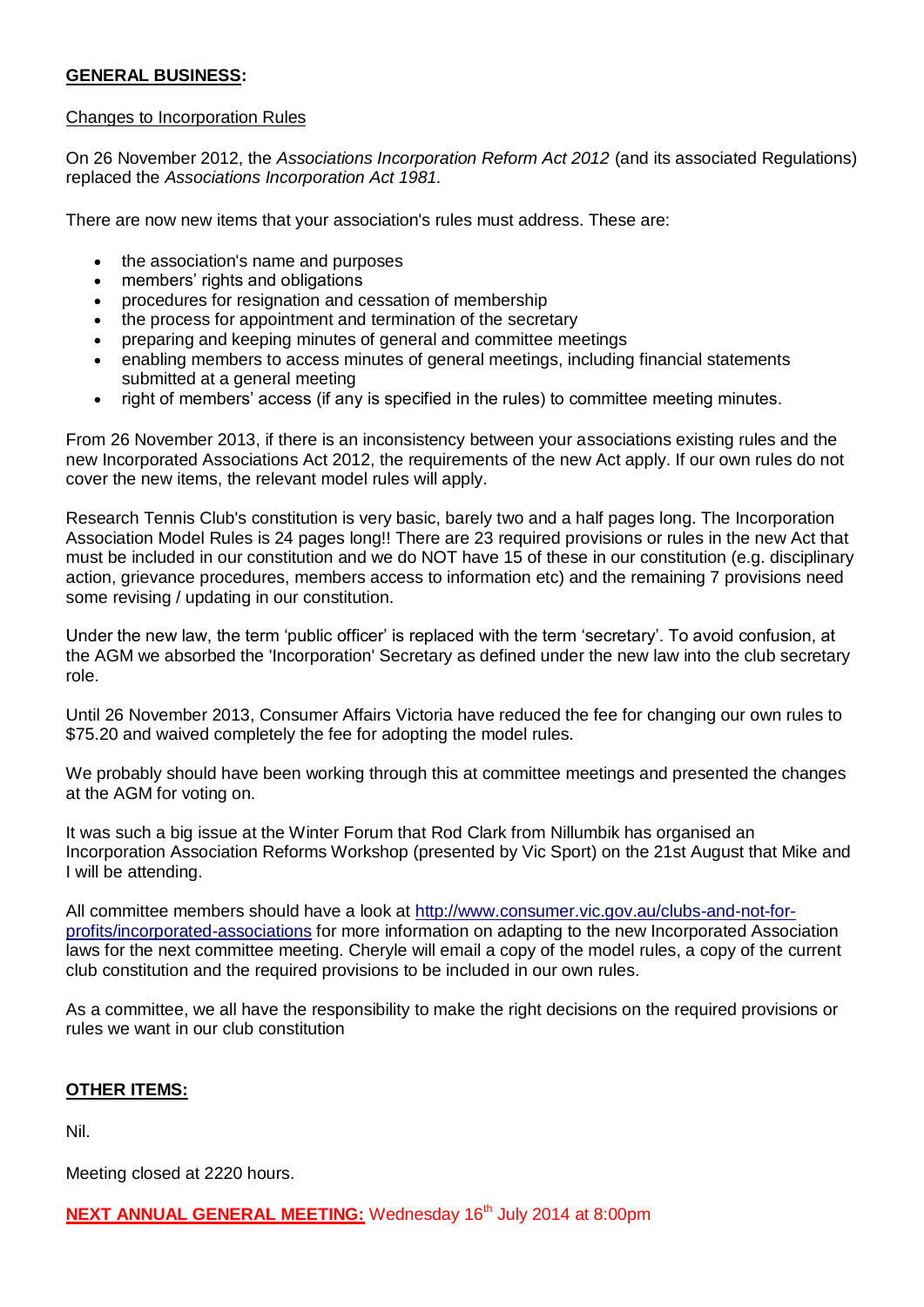## RESEARCH TENNIS CLUB

#### PRESIDENTS REPORT 2012/2013

I am pleased to advise that this year has been very successful in containing the running costs of the club to ensure the membership fees did not increase this year. The committee has worked hard, giving up their time to make this happen.

As with most committees, the current members need to have a break and others members need to stand up and come aboard to assist in running the club.

The current Treasurer Oona Montgomerie will be retiring in the near future and the committee will need a member to take her place. The title of Treasurer is daunting however Oona has made this position user friendly. If there are any questions about this position please speak to Oona who will step you through the role to give you a better understanding.

Please be mindful that a club such as Research Tennis can only survive by having members donating their time, approximately 3 to 4 hours a month, back to the club, which I believe, is not too much to ask. This year has seen the development of the new Research Tennis Club Website. We believe this will help with new membership enquiries, provide information to the community and facilitate better communication to members on what is happening at the club. The website was designed by Phil Karslake, a current member of the club. The website address is [www.researchtennis.com.au](http://www.researchtennis.com.au/) .

A new club sign is currently being made and will be put up at the entrance of Research Park, which will make it easier for people to locate the club.

Three portable sun umbrellas have been purchased for the summer competition, which can be fitted to the bench seats beside court 3. (not on windy days)

Topline Tennis continues to support the club, provide great coaching programs for all ages and run school holiday clinics. Topline have also introduced a new Cardio Tennis one-hour session on Thursday night at Eltham High School at a special price. Please contact Ben on 0410115584 for more information.

#### CLOSING REMARKS

I would like to say a big thank you to the wonderful people on the committee, Cheryle Lavender, Oona Montgomerie, Peter Sardi, Jo Marshall and David Underwood for giving of their time and expertise. I would also like to thank the Coordinators, Topline Tennis, Brayden Paterson, Phil Karslake , Rod Wenn, Heather and Gary McLagan, Rod Summers, Peter Cullum, Jo Fasini and Len Paulking who have been there when l have needed things to be done.

Mike Paterson President July 2013